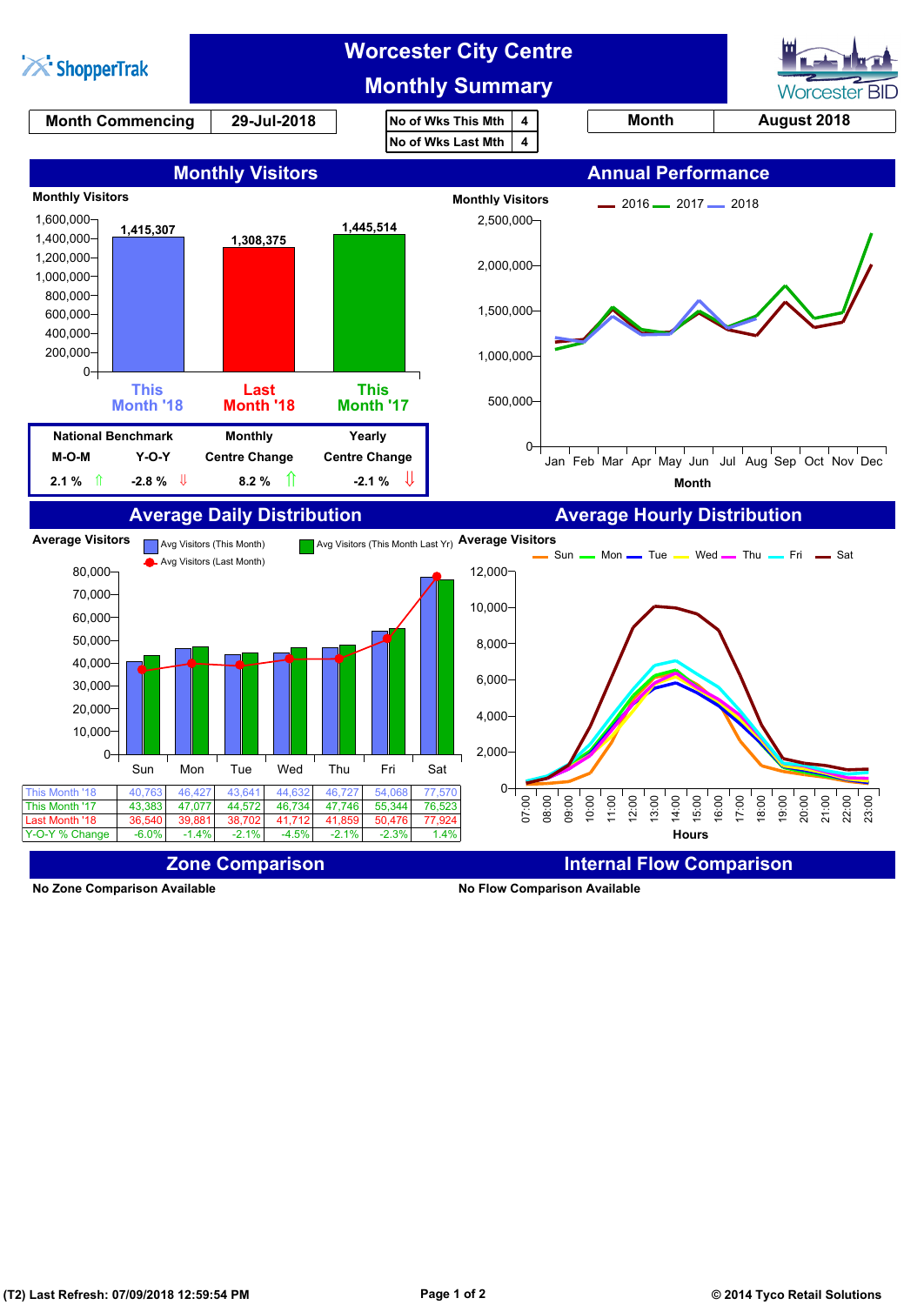

#### **FootFall by Entrance**



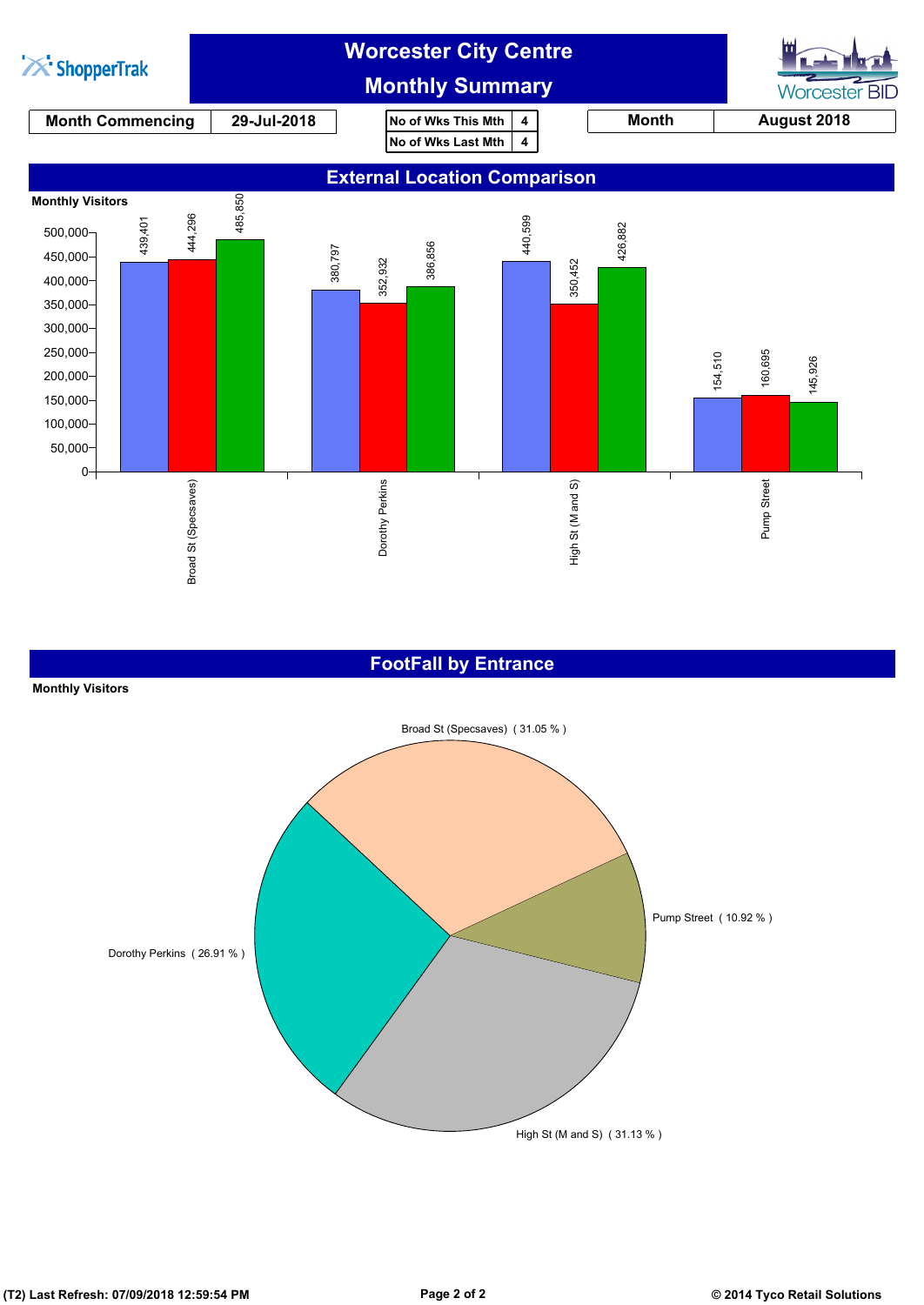

### **Worcester City Centre**

**Monthly Summary**



**Month Commencing 29-Jul-2018 Month 1 August 2018** 

### **Weather**

#### **No weather information available**

### **Management Highlights**

| W/C         |     |                                 |                                                                                                         |  |  |
|-------------|-----|---------------------------------|---------------------------------------------------------------------------------------------------------|--|--|
|             | Sun | <b>Local Sporting Event</b>     | RAPIDS VS LIGHTNING<br>29/07/2018   14:30<br>Blackfinch New Road   T20 Blast 2018                       |  |  |
|             |     | School Holidays                 | Public schools additional days - 5th July to 24th July and 3rd - 5th September                          |  |  |
|             | Mon | School Holidays                 | Public schools additional days - 5th July to 24th July and 3rd - 5th September                          |  |  |
|             | Tue | Local Sporting Event            | Pershore Plum Festival Evening Races Worcester Racecourse                                               |  |  |
|             |     | School Holidays                 | Public schools additional days - 5th July to 24th July and 3rd - 5th September                          |  |  |
|             | Wed | Counter Issues                  | Four footfall cameras experiencing issues with SIM cards. These will be replaced by w/e 24 August 2018. |  |  |
|             |     | School Holidays                 | Public schools additional days - 5th July to 24th July and 3rd - 5th September                          |  |  |
| 29-Jul-2018 | Thu | Counter Issues                  | Four footfall cameras experiencing issues with SIM cards. These will be replaced by w/e 24 August 2018. |  |  |
|             |     | School Holidays                 | Public schools additional days - 5th July to 24th July and 3rd - 5th September                          |  |  |
|             |     | Counter Issues                  | Four footfall cameras experiencing issues with SIM cards. These will be replaced by w/e 24 August 2018. |  |  |
|             | Fri | Local Sporting Event            | <b>RAPIDS VS JETS</b><br>3/08/2018   17:30<br>Blackfinch New Road   T20 Blast 2018                      |  |  |
|             |     | School Holidays                 | Public schools additional days - 5th July to 24th July and 3rd - 5th September                          |  |  |
|             |     | <b>Counter Issues</b>           | Four footfall cameras experiencing issues with SIM cards. These will be replaced by w/e 24 August 2018. |  |  |
|             | Sat | School Holidays                 | Public schools additional days - 5th July to 24th July and 3rd - 5th September                          |  |  |
|             |     | <b>Counter Issues</b>           | Four footfall cameras experiencing issues with SIM cards. These will be replaced by w/e 24 August 2018. |  |  |
|             | Sun | School Holidays                 | Public schools additional days - 5th July to 24th July and 3rd - 5th September                          |  |  |
|             | Mon | <b>Counter Issues</b>           | Four footfall cameras experiencing issues with SIM cards. These will be replaced by w/e 24 August 2018. |  |  |
|             |     | School Holidays                 | Public schools additional days - 5th July to 24th July and 3rd - 5th September                          |  |  |
|             | Tue | <b>Counter Issues</b>           | Four footfall cameras experiencing issues with SIM cards. These will be replaced by w/e 24 August 2018. |  |  |
|             |     | School Holidays                 | Public schools additional days - 5th July to 24th July and 3rd - 5th September                          |  |  |
|             | Wed | <b>Counter Issues</b>           | Four footfall cameras experiencing issues with SIM cards. These will be replaced by w/e 24 August 2018. |  |  |
|             |     | School Holidays                 | Public schools additional days - 5th July to 24th July and 3rd - 5th September                          |  |  |
| 05-Aug-2018 | Thu | <b>Counter Issues</b>           | Four footfall cameras experiencing issues with SIM cards. These will be replaced by w/e 24 August 2018. |  |  |
|             |     | Local Sporting Event            | RAPIDS VS FALCONS<br>9/08/2018   17:30<br>Blackfinch New Road   T20 Blast 2018                          |  |  |
|             |     | School Holidays                 | Public schools additional days - 5th July to 24th July and 3rd - 5th September                          |  |  |
|             | Fп  | Counter Issues                  | Four footfall cameras experiencing issues with SIM cards. These will be replaced by w/e 24 August 2018. |  |  |
|             |     | <b>School Holidays</b>          | Public schools additional days - 5th July to 24th July and 3rd - 5th September                          |  |  |
|             | Sat | Ad Hoc                          | Comicon at Worcester University Arena                                                                   |  |  |
|             |     | City Centre Events & Promotions | Worcester Festival                                                                                      |  |  |
|             |     | Counter Issues                  | Four footfall cameras experiencing issues with SIM cards. These will be replaced by w/e 24 August 2018. |  |  |
|             |     | School Holidays                 | Public schools additional days - 5th July to 24th July and 3rd - 5th September                          |  |  |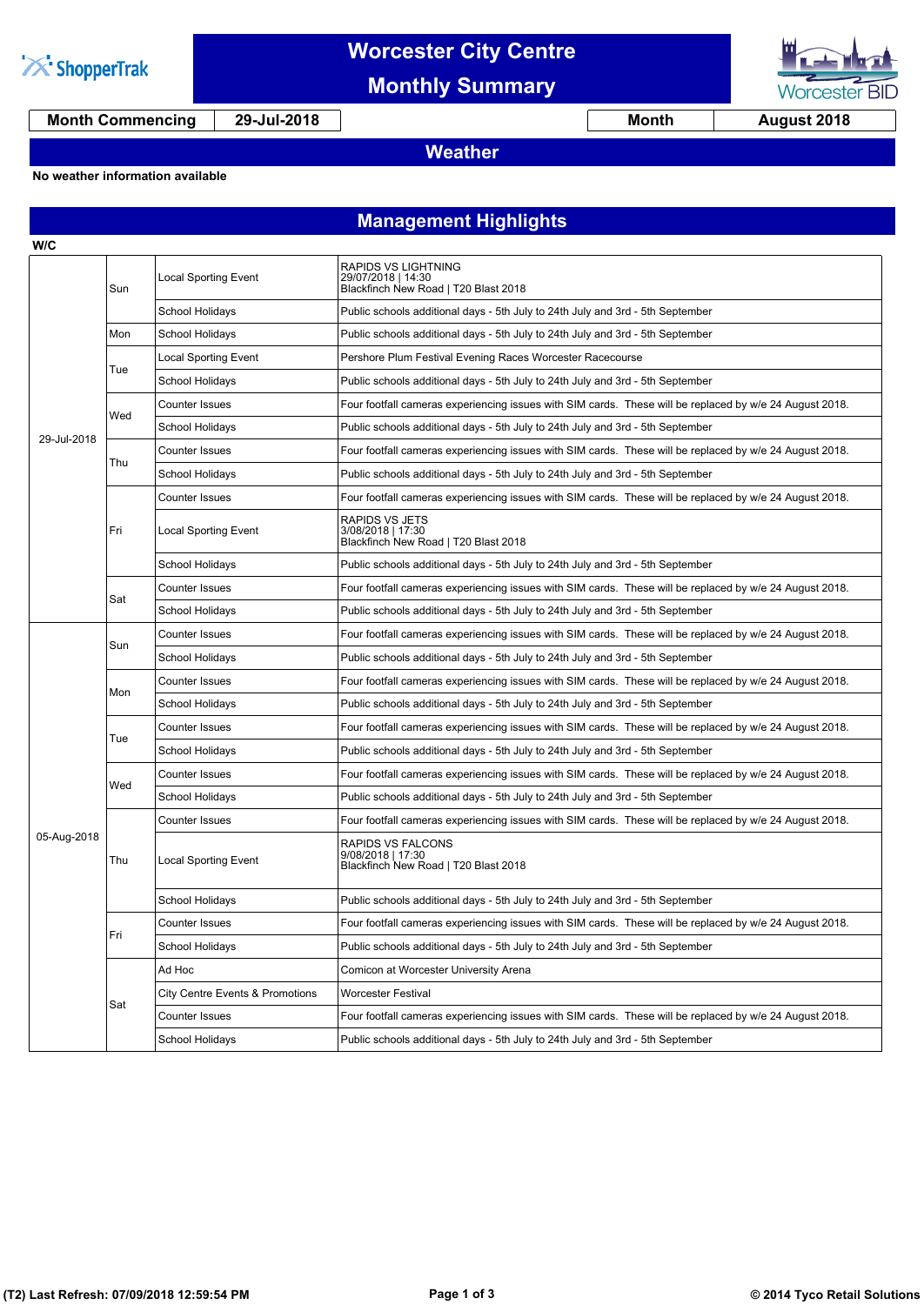

# **Worcester City Centre**

### **Monthly Summary**



**Month Commencing 29-Jul-2018 Month August 2018**

|             | Sun | City Centre Events & Promotions | <b>Worcester Festival</b>                                                                                   |
|-------------|-----|---------------------------------|-------------------------------------------------------------------------------------------------------------|
|             |     | <b>Counter Issues</b>           | Four footfall cameras experiencing issues with SIM cards. These will be replaced by w/e 24 August 2018.     |
|             |     | <b>Local Sporting Event</b>     | <b>RAPIDS VS OUTLAWS</b><br>12/08/2018   14:30<br>Blackfinch New Road   T20 Blast 2018                      |
|             |     | <b>School Holidays</b>          | Public schools additional days - 5th July to 24th July and 3rd - 5th September                              |
|             | Mon | City Centre Events & Promotions | <b>Worcester Festival</b>                                                                                   |
|             |     | <b>Counter Issues</b>           | Four footfall cameras experiencing issues with SIM cards. These will be replaced by w/e 24 August 2018.     |
|             |     | <b>School Holidays</b>          | Public schools additional days - 5th July to 24th July and 3rd - 5th September                              |
|             | Tue | City Centre Events & Promotions | <b>Worcester Festival</b>                                                                                   |
|             |     | Counter Issues                  | Four footfall cameras experiencing issues with SIM cards. These will be replaced by w/e 24 August 2018.     |
|             |     | School Holidays                 | Public schools additional days - 5th July to 24th July and 3rd - 5th September                              |
|             | Wed | City Centre Events & Promotions | <b>Worcester Festival</b>                                                                                   |
| 12-Aug-2018 |     | <b>Counter Issues</b>           | Four footfall cameras experiencing issues with SIM cards. These will be replaced by w/e 24 August 2018.     |
|             |     | <b>Local Sporting Event</b>     | Sounds of the Summer Racenights (Evening); with a different live music act each night! Worcester Racecourse |
|             |     | <b>School Holidays</b>          | Public schools additional days - 5th July to 24th July and 3rd - 5th September                              |
|             | Thu | City Centre Events & Promotions | <b>Worcester Festival</b>                                                                                   |
|             |     | Counter Issues                  | Four footfall cameras experiencing issues with SIM cards. These will be replaced by w/e 24 August 2018.     |
|             |     | School Holidays                 | Public schools additional days - 5th July to 24th July and 3rd - 5th September                              |
|             | Fri | City Centre Events & Promotions | <b>Worcester Festival</b>                                                                                   |
|             |     | <b>Counter Issues</b>           | Four footfall cameras experiencing issues with SIM cards. These will be replaced by w/e 24 August 2018.     |
|             |     | School Holidays                 | Public schools additional days - 5th July to 24th July and 3rd - 5th September                              |
|             | Sat | City Centre Events & Promotions | <b>Worcester Festival</b>                                                                                   |
|             |     | Counter Issues                  | Four footfall cameras experiencing issues with SIM cards. These will be replaced by w/e 24 August 2018.     |
|             |     | School Holidays                 | Public schools additional days - 5th July to 24th July and 3rd - 5th September                              |